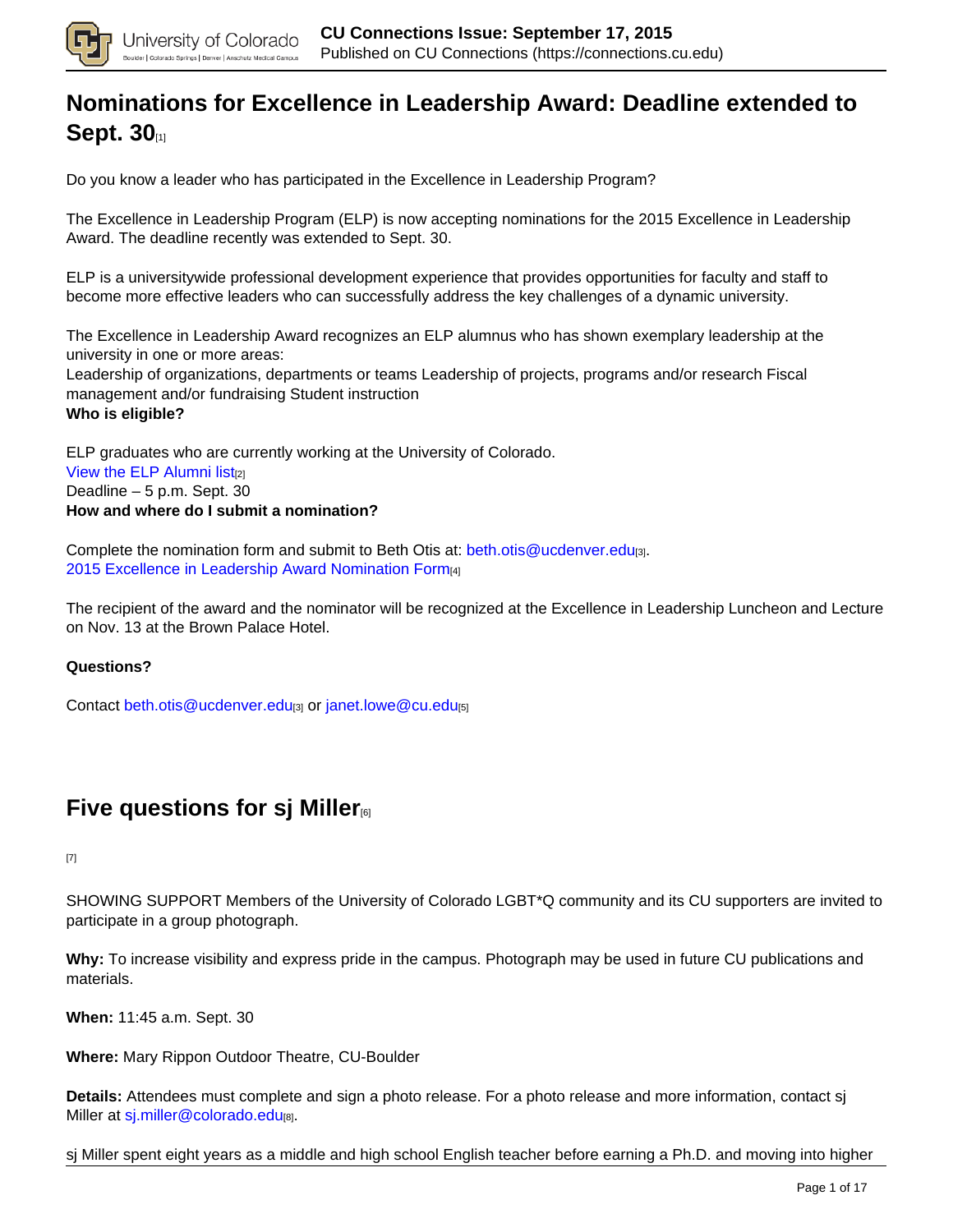

education. Students inspired Miller to become an educator.

"I learned so much from them. It was the injustices they felt and experienced in their lives and wanting to work through that with them that informed the way I teach," Miller said. "They gave me the hope that education could change if teachers really paid attention."

Miller is an associate professor of literacy studies in the School of Education at CU-Boulder. Miller's studies and work are focused in areas including social justice, anti-bullying and anti-violence, literacy, teacher education, English language arts, and gender and education. Miller also is the co-editor of "English Education" and the book series "Social Justice Across Contexts in Education."

Miller grew up in Santa Fe, New Mexico, and although teaching was a passion, the "sad story was that I couldn't afford to be a teacher. I was coaching varsity soccer and teaching Hebrew school to support my teaching 'habit.'"

As Miller was hustling to earn money, Miller's AP English Literature students were breaking through the glass ceiling and earning high test scores on the AP exam in northern New Mexico.

People began to pay attention to Miller's classroom work and as a result, Miller decided to earn a Ph.D. from the University of New Mexico in educational thought and socio-cultural studies. After earning that degree, Miller spent seven years at Indiana University of Pennsylvania and then two years at the University of Missouri-Kansas City.

The CU position offered the best of both worlds. "I wanted to be closer to home and my chosen family and the School of Education is known for its deep commitment to social justice and challenging inequitable schooling practices," Miller said. "There already is a plethora of outstanding and genuine educators in the school and it was the perfect opportunity for me."

### **1. You have interests in a number of areas, but is there one in which you are more focused? What are some current projects that you are working on?**

My work really is in social justice, specifically socio-spatial justice. I work with and support preservice English teachers to help them think about putting social justice at the core of their teacher identity. The word "spatial" indicates that they are going out and doing the work in the environments around them. I've worked very hard to enumerate what social justice means. I did a five-year study that created a standard in English teacher education – the first in the United States. We've never had a standard for social justice, but now teacher candidates becoming certified to teach English are being assessed to make sure they understand what social justice is and how it looks in the classroom.

For instance, I work with teachers to help them think about what types of oppressive narratives operate in a classroom and what they can do to unpack and flip those narratives, including age, social class, gender, gender identity, gender expression, sexual orientation, national origin, body type, accent, color and more.

I spend a lot of time thinking about undervalued identities, including the identities of students that aren't recognized by curricula. I have a new book that has gone to press, "Teaching, Affirming and Recognizing Trans and Gender Creative Youth: A Queer Literacy Framework." I created a queer literacy framework, which is about supporting K-12 teachers so that they can think about gender in different ways in the classroom so as not to position kids with gender at all but to let them self-determine their identities. There are 14 teachers across the U.S. who wrote chapters using my framework.

I'm also starting a study on a cohort between a group of secondary preservice English teachers in South Africa and here at CU. They are going to be studying the queer literacy framework over time. It's exciting because South Africa doesn't have a curriculum that supports teachers who want to work with LGBT\* youth. My research partner is maybe one of three or four professors in South Africa doing that kind of work.

### **2. You received the 2015 Joanne Arnold Courage and Commitment Award from the Chancellor's Advisory Committee for contributions to advocacy and education in the lives of LGBTQ people at CU and beyond. What is some of the work you've done on behalf of the university and the LGBTQ community?**

As a first-year faculty member, receiving the award was a huge and unexpected honor. I run the student chapter of the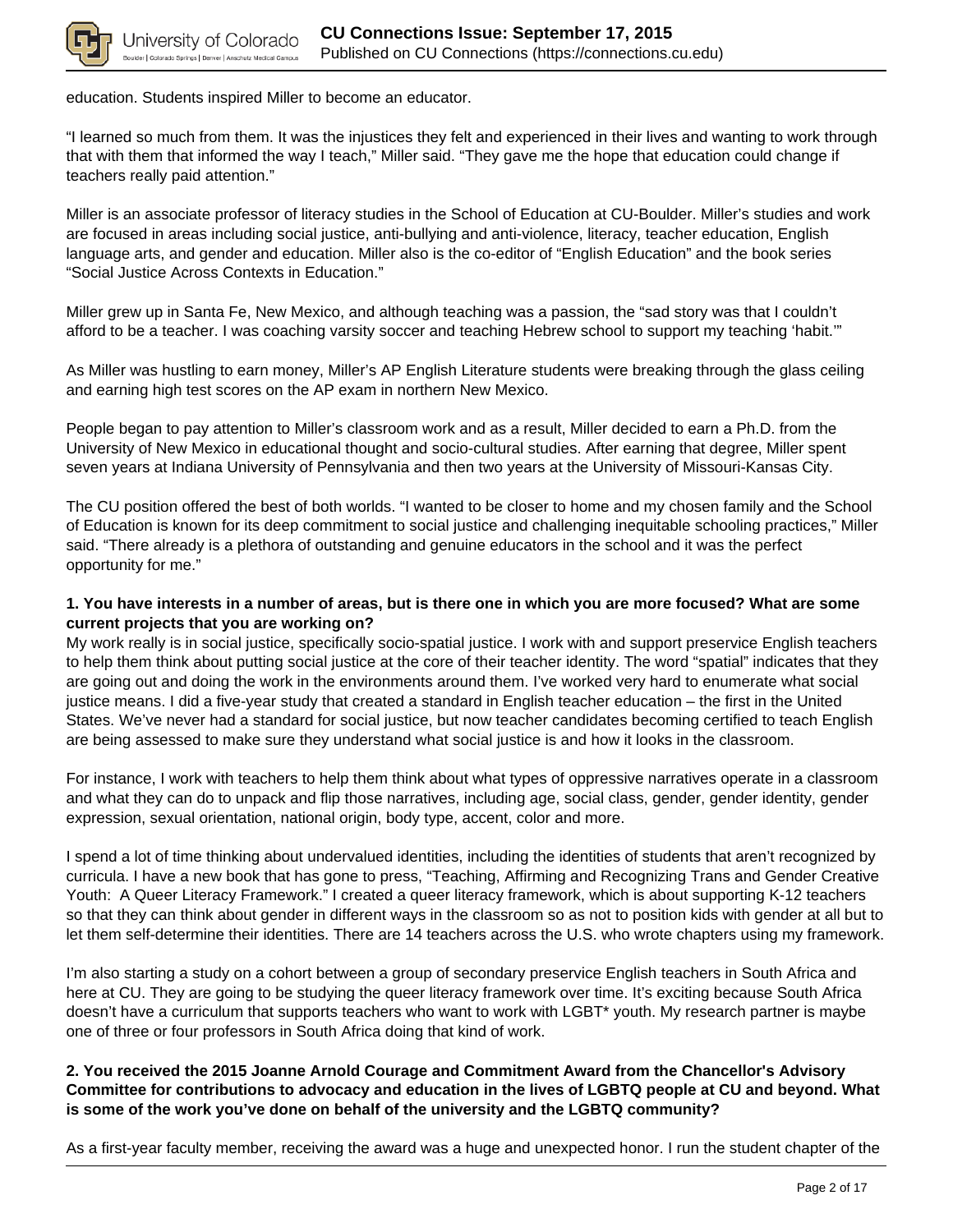

National Council of Teachers of English, which is the professional organization for students becoming secondary English teachers. I also am on the Lambda Literary Board, and both organizations require members to do service projects. I wondered if we could do these things together and include one of my passions -- young adult literature. So we developed a queer young adult literature conference – the first in the world – and brought in about 200 people – kids, teachers, parents, policy-makers – from across Colorado. It was a fantastic day and we hope to hold another, similar conference in the future.

In addition, I've been invited to keynote about the queer young adult literature conference for the annual conference of the "Journal of Language and Literacy Education," and have been asked to do a number of talks across campus. I just found out that I was unexpectedly elected to be the co-chair of the Queer Sig of the American Education Research Association and have been appointed as affiliate faculty with Women and Gender Studies, LGBT Studies, and Culture Language and Social Practice (CLASP).

The nomination for the award pre-dated the conference and I believe a student nominated me because we are similarly inclined in our dedication to anti-bullying.

### **3. The Chancellor's Advisory Committee, of which you are a member, has planned a group photo for supporters and members of the LGBTQ community. Why a photo? How will the photo be used?**

Because CU has received this really nice honor of being one of the top 25 LGBT campuses, I thought it would be cool if we could get a photograph of all the people on our campus who support LGBT\* people or are in the LGBT\* community. Everyone liked the idea. Right now I'm gathering names and photograph releases. We hope that the photo will be used in university publications and we want it to be on billboards, as a way to say "Here we are; here's our campus; we support each other." People will be asked to wear a certain color T-shirt and we'll emulate the rainbow and trans-rainbow flags for the photograph.

### **4. Did your research on social justice spur you to become involved with anti-bullying and anti-violence work on campus? Are we making progress on preventing bullying?**

Some kids are bullied in school. I was never bullied in school, but I was not treated well at home. Since I grew up in a stressful home, I ended up loving school because it became my safe haven. School was the only place I had some control. Because of that, I became a teacher committed to creating that same safe haven for my own students. I truly paid attention to what issues the kids were bringing from home and a common theme was bullying, and it wasn't just at home, it was on the school grounds as well.

I think we are making progress in prevention, but my biggest concern is that we don't have federal legislation on bullying. Bills have been stalled on the House floor a number of times, and they always fail, and that leaves how to address anti-bullying issues at the state level. The problem is that states don't have to enumerate which identities are protected, so the amount of progress really depends on what state you are talking about.

### **5. Outside of work, what hobbies or leisure activities do you enjoy?**

Swimming is my favorite sport. I was a very serious soccer player my whole life. In fact, I was the first "female" All-American soccer player (I am transgender) out of New Mexico. I received a full ride to the University of California, Berkeley to play. Sports and school – those are my things. When I stopped playing soccer, I coached, and then put all that extra energy into what I was already doing, and that was running, cycling and swimming. Combined, these sports became a natural transition to be a triathlete. I race here and there, but for now, I do my own mini tri each day — it centers and calms me.

### **New degrees earn approval of Regents**[9]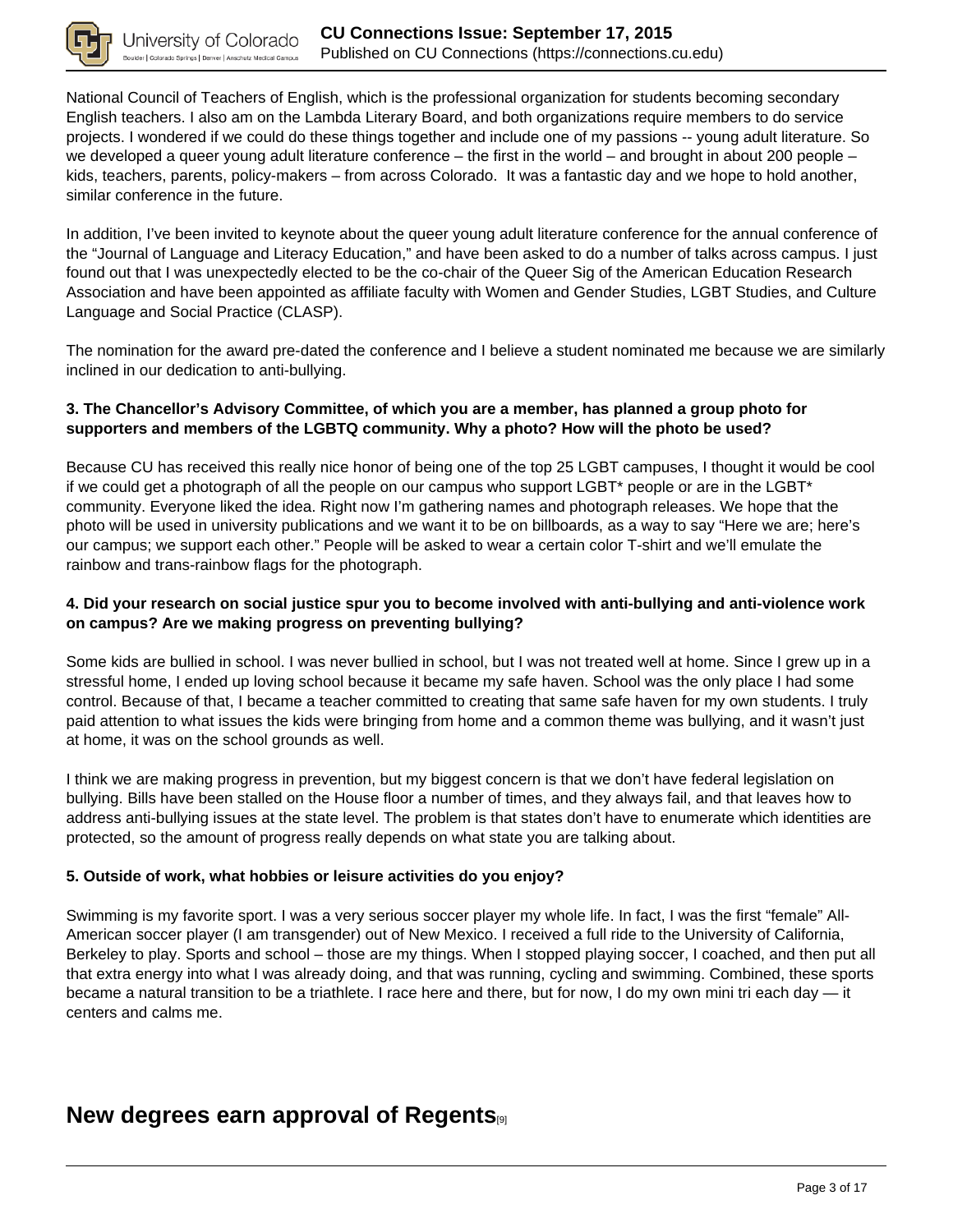

The University of Colorado Board of Regents on Friday unexpectedly approved two new degree programs and discussed a third, which won't receive a vote of the board until its November meeting.

The votes for the programs were not unanimous – not because of dissent regarding plans as presented for the degrees, but because of the departure from board procedure.

Receiving approval at the meeting at the University of Colorado Colorado Springs were a master of science in palliative care at the Graduate School of CU Denver l Anschutz Medical Campus and a bachelor of science in exercise science at the Helen and Arthur E. Johnson Beth-El College of Nursing and Health Sciences at UCCS. Read more on the latter in Communique<sup>[10]</sup>.

Both had been included on the board's agenda as discussion items. During separate presentations, leaders from the campuses noted the advantages of receiving approval sooner rather than later, namely the ability to begin marketing efforts to facilitate enrollment by students in fall 2016. Some board members supported calling for votes at Friday's meeting in order to provide that ability.

The palliative care degree passed 7-2, with Regents Michael Carrigan and Glen Gallegos opposing. The exercise science degree vote was closer; along with Carrigan and Gallegos, Regents John Carson and Vice Chair Irene Griego voted no. Regents Steve Bosley, Stephen Ludwig, Sue Sharkey, Linda Shoemaker (participating by phone) and Chair Kyle Hybl supported both.

In recent years, the board has heard a new degree proposal at one meeting, then scheduled a vote at the next meeting – typically about six weeks later. Occasionally, the board has skipped the wait and decided to vote and give approval early. The practice of waiting is stated in board policy that was formally adopted earlier during Friday's meeting.

"We are willing to drop those policies at the drop of a hat," Gallegos said. "Everything is hurry up, we need more money, we need a new degree program. I'm a little tired of it."

Carrigan said he agreed, and noted that his no vote would be brought about by the board's procedure, not the degree program.

Regent Sue Sharkey said she understood the concern, "But I think this is an occasion where (an early vote) is necessary. This is not some extraordinary new degree program … that has any controversy to it, but a very well-thoughtout proposal. It's very much in need."

During discussion of the exercise science degree, Bosley moved for the board to approve it. "I don't think we should get in the way of campuses reacting quickly to the marketplace," he said.

Griego said this degree proposal was more complex than the previous one, and thus required the longer review period enabled by waiting on a vote until November.

Hybl asked Ludwig, who leads the board's Laws and Policies Committee, to revisit the two-meeting consideration policy, address its intent, and recommend when and how that policy should be varied from – or if it should remain in place.

The third degree on the agenda for discussion was a new bachelor of arts in public service in the School of Public Affairs at CU Denver. It is expected to be voted on at the November board meeting.

Other degrees previously presented to the board also were approved by a vote on the consent agenda. The newly approved degrees are: master of arts in Russian studies, CU-Boulder; master of science in athletic training, UCCS; bachelor of arts in inclusive elementary education, UCCS.

In other business at last week's meeting:

The board heard from Patrick O'Rourke, vice president of university counsel and secretary of the board, on notices of motion to revise and amend Regent Law and Policy, including: Clarification of the nondiscrimination policy to include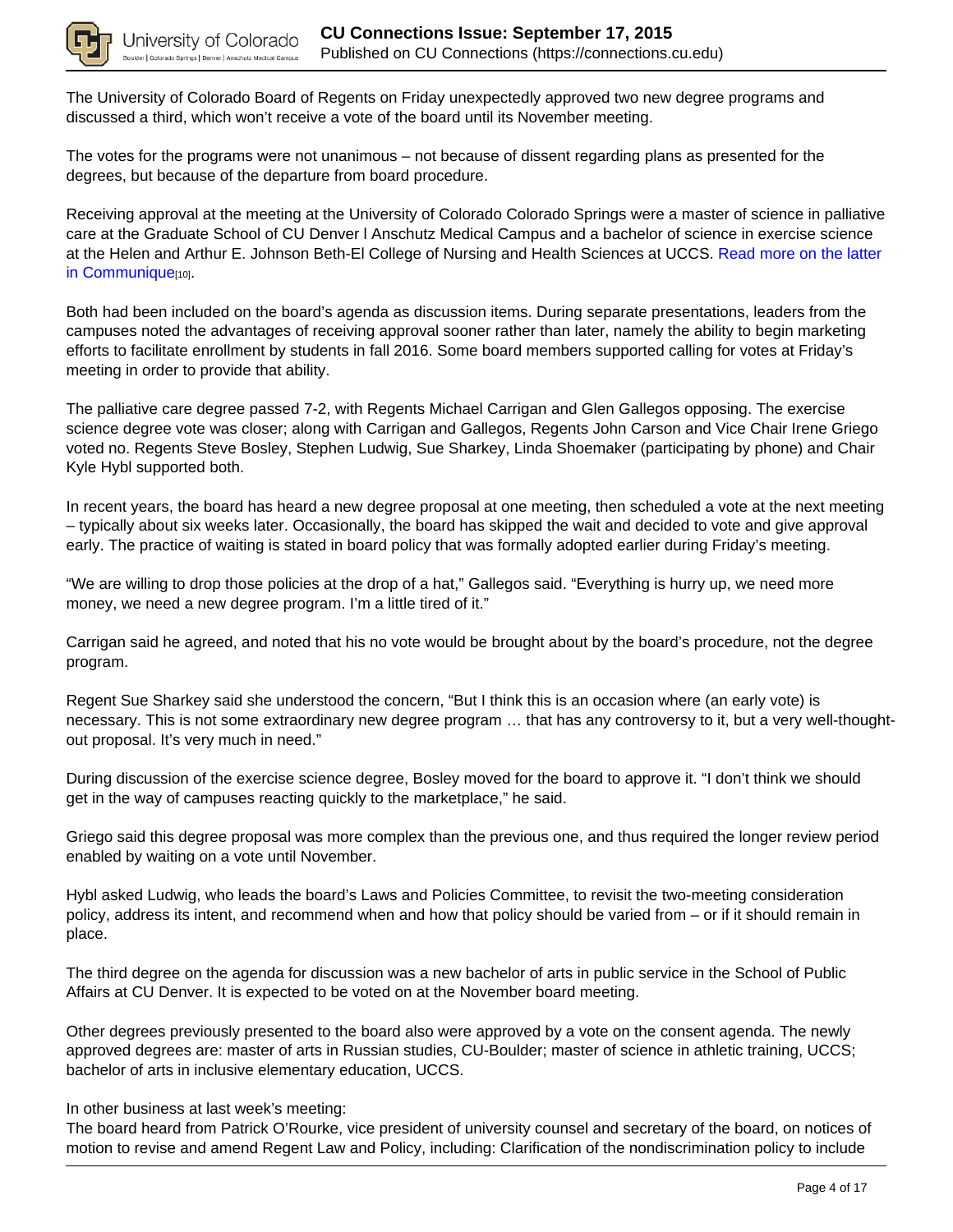

pregnancy: Currently the laws of the regents do not specify that discrimination on the basis pregnancy is prohibited. If approved by the board, the amendment would state the "University of Colorado does not discriminate on the basis of race, color, national origin, sex, pregnancy, age, disability, creed, religion, sexual orientation, gender identity, gender expression, veteran status, political affiliation, or political philosophy in admission and access to, and treatment and employment in, its educational programs and activities." Revisions to policy regarding fiscal misconduct: Under current policy, the definition of fiscal misconduct is dependent upon harm to the university. The revision would include students, faculty and staff. The policy would also consider attempted fiscal misconduct. Modification to add philanthropy to award criteria: The change would allow philanthropy to the university as an allowable consideration when determining awards such as Honorary Degrees, Distinguished Service and University Medals. New policy for indemnity contracts: Would allow for delegation of regent authority to approve contracts containing indemnity provisions.

The motions will be considered at a future meeting.

The board approved two facility upgrade projects at CU-Boulder. Regents voted 9-0 to approve a \$2.5 million upgrade to CU-Boulder's animal care facility and \$4.7 million for athletics facilities upgrades. Both increases were approved to cover costs that have expanded largely due to market-driven increases in labor and materials. Read more in CU-Boulder Today<sub>[11]</sub>. Andrea Herrera, Ph.D., of UCCS attended and was formally recognized by the board for her Chase Faculty Community Service Award, announced in April<sub>[12]</sub>. Two departing members of CU system leadership received resolutions of appreciation from the board. Kathleen Bollard, outgoing vice president of academic affairs, and Don Eldhart, outgoing treasurer, both were present to receive tributes from board members and administrators. -Cathy Beuten contributed to this report.

## **Lightner named vice president for academic affairs**[13]

Michael Lightner, PhD., has been named vice president for academic affairs for the University of Colorado system.

CU President Bruce D. Benson announced the appointment at Friday's Board of Regents meeting at the University of Colorado Colorado Springs after receiving procedural approval from the board.

In his monthly newsletter<sub>[14]</sub>, Benson wrote:

"Michael is an accomplished faculty member whose long tenure on our Boulder campus has been marked by distinction. A professor of electrical engineering, he has chaired the Department of Electrical and Computer Engineering since 2006. He has also played key roles with CU's Coleman Institute for Cognitive Disabilities since its inception, serving as director and senior engineering consultant.

Michael served as associate vice president for academic affairs for a year and most recently was interim vice president for academic affairs. In his new position, he will oversee academic issues on our leadership team, collaborate and coordinate with CU's campuses on academic issues and work with state-level agencies such as the Colorado Commission on Higher Education and state Department of Higher Education. Michael is highly respected by his peers at CU, across the country and around the world. He is a welcome addition to our team. He replaces Kathleen Bollard, who served admirably in the position for several years. She has returned to our Denver campus to pursue her passion in teaching and research."

Lightner also served as chair of the System Privilege and Tenure Committee, on the Boulder campus planning commission, and spent over 20 years as co-director of the Faculty Teaching Excellence summer workshop on technology-enhanced learning.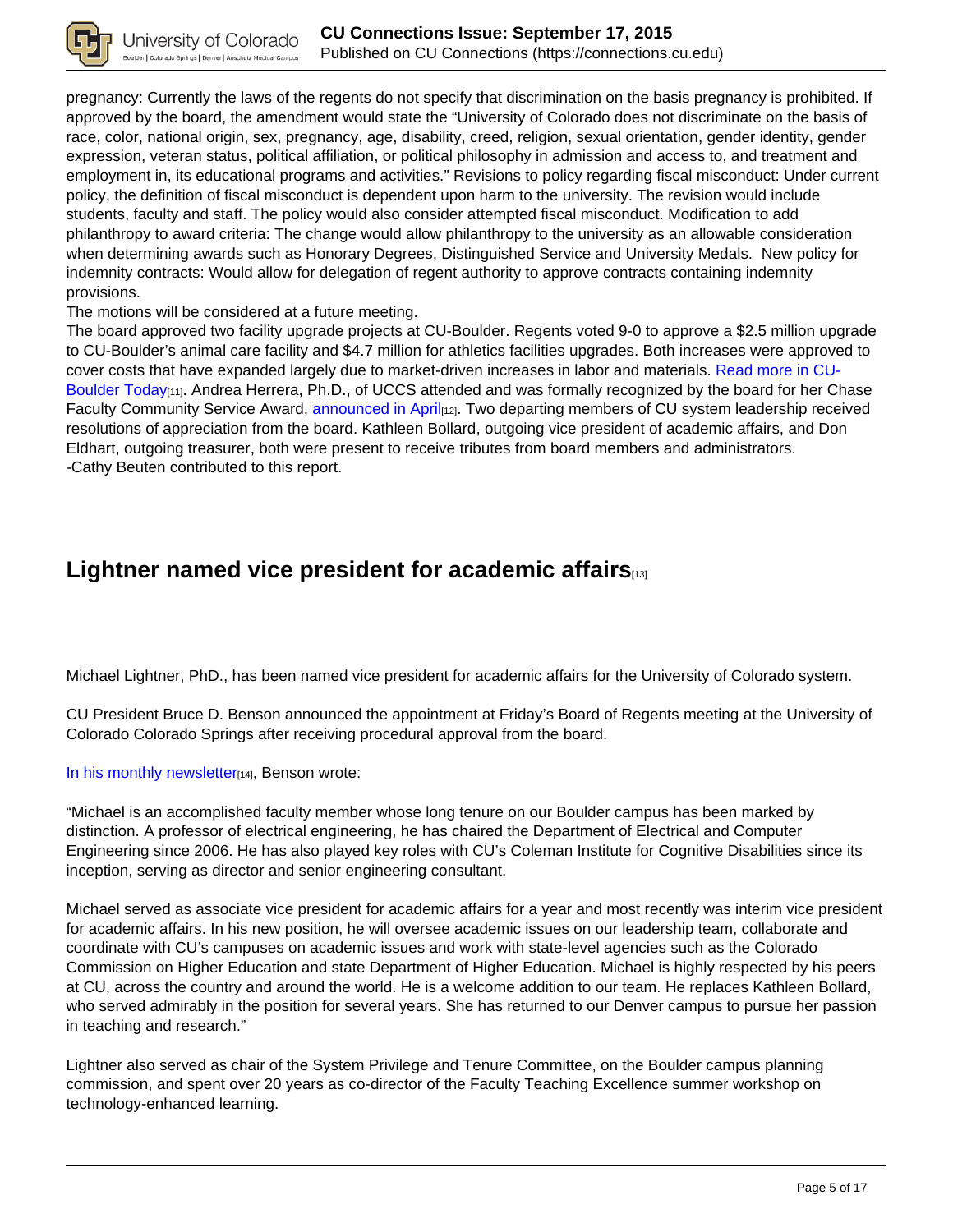

## **HCM Review & Reports Workshops round out training Sept. 17-30**

As the University of Colorado gears up for HCM go-live, the workshops are winding down with a final session on new reporting tools.

As part of the Elevate project<sub>[16]</sub>, CU will upgrade its existing Human Resources Management System with Human Capital Management (HCM), an Oracle software that will modernize recruitment, payroll, time tracking and more. Rollout is slated for early November.

Professionals who use this software – known as the HCM Community– will learn about new reporting tools at HCM Review and Reports, the final workshop in a series of six summer training sessions. Workshops will be available on each campus and the system offices Sept. 17-30.

The session covers improved reporting functionality in HCM and CU Careers.

New tools expand data possibilities

Elevate project leaders say new tools will make reports more robust and much easier to run.

For example, users will have quicker access to common reports. HCM WorkCenters organize frequently used reports and links under tabs and lists, similar to bookmarks on an Internet browser.

System users also have new tools at their disposal. Cognos pulls data from HCM, the Central Information Warehouse and Finance to provide snapshots of data trends over time.

PS Query allows users to find existing queries or build their own, pulling real-time data from HCM. CU Careers features a simpler, user-friendly way to access candidate and requisition data.

Because data drives many tasks in HCM and CU Careers, Elevate project leaders strongly encourage department users to attend the workshop and learn more about these new tools.

#### **What's next?**

HCM Community professionals can now focus on training in the system. Department users can practice completing basic transactions in the HCM Training Environment $t_{[17]}$ , a mock version of the system. In-person Structured Lab sessions will guide users through common scenarios. Registration is now available in SkillSoft.

Following go-live, users can get assistance using the system during Open Lab sessions.

Finally, Employee Services published an online version of the HCM Overview Workshop<sub>[18]</sub>, which covers key concepts and changes of the upgrade. If you're an HCM user who missed the overview, consider taking the virtual course in SkillSoft to catch up before go-live.

#### **How to register for Review and Reports Workshops:**

Login to the employee portal[19] On the right-hand menu, **click Training** Click **Start SkillSoft** and enter your login information, if prompted Click **CatalogClick CU Instructor-Led Training** (the second folder in the list) Click **Elevate: HCM Campus Workshops** There are six training topics. **Click** on the topic you'd like to attend. Once you've found a training that works for your schedule, **click Enroll** on the furthest column to the right. **You'll be emailed an enrollment confirmation, which you can link to your Outlook calendar.**

**To access the virtual HCM Overview Workshop, follow the steps 1-6 above, then:**

Select the **CU: HCM Overview Workshop** and click (Launch)

**Questions?**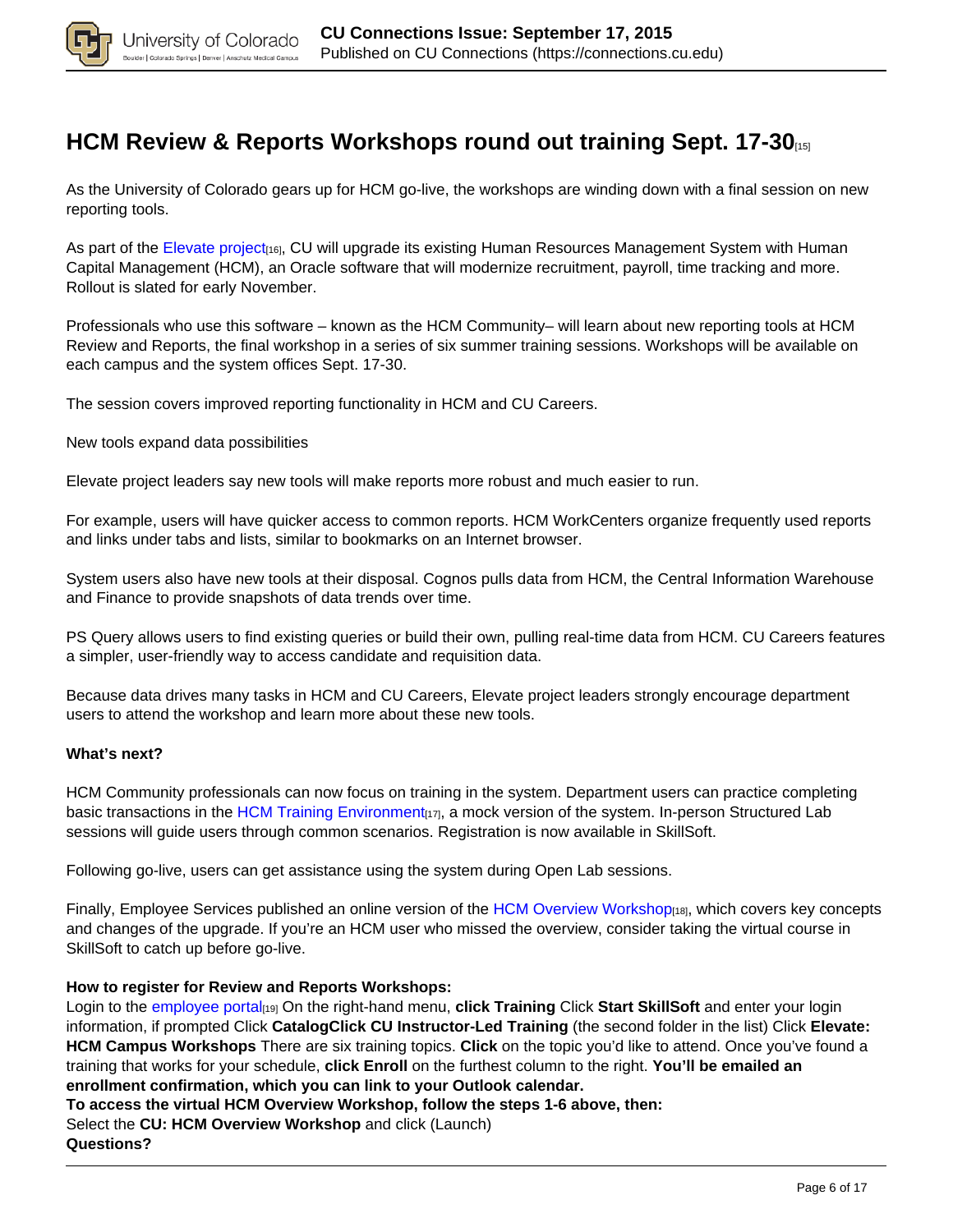

Send an email to HCM\_Community@cu.edu<sub>[20]</sub> or visit www.cu.edu/elevate<sub>[16]</sub> to learn more about HCM Campus Workshops and the CU Elevate project.

## **UIS reaches new record in login support**[21]

[22]

CU's University Information Systems (UIS) recently achieved a new record in supporting student, faculty and staff logins without a hitch. On the highest volume day of the recent semester launch, our student portal handled 150,745 logins.

### **What paved the way?**

As the end of summer nears, CU looks forward to the energy and promise new and continuing students bring to our campuses. Campus staff and the system administration offices begin preparations months in advance to ensure that students, faculty and staff enjoy a positive experience at this critical time of year. In fall 2015, CU welcomed 9,300 new students who will access our shared systems for the first time and we want their first impression of CU's systems to be exceptional.

CU Denver's classes began Aug. 17; CU-Boulder and UCCS started Aug. 24. UIS kicked into overdrive leading up to semester start to monitor and support the universitywide student systems that handle admissions, class registration, financial aid, degree audit and many other shared systems.

In the weeks before and after term starts, UIS implements a production moratorium, restricting changes to enterprise applications to minimize any chance of unanticipated impacts. During this time, a critical puzzle piece is in play that includes detailed load testing to catch potential issues in a variety of scenarios.

Beginning a week before classes, UIS monitors enterprise systems regularly using tools that emulate expected campus login activity. Monitoring happens every 5 minutes and executes 600 transactions across 30 different UIS services. If something isn't working as it should, UIS staff is alerted 24x7 about active or potential problems. The system not only alerts UIS to occurring problems, it identifies potential issues before impacting customers. Extensive system logging enables this quick diagnosis and remediation of problems should they arise.

During the first 48 hours of semester start on each campus, UIS operates a command center where over a dozen technical staff continually monitor student systems and are poised to respond should an issue arise. These folks are directly connected to campus IT Service Desks and technical teams, along with the rest of UIS staff and key contacts within our vendor organizations, like Oracle/PeopleSoft.

The result? CU achieved a new record in supporting student, faculty and staff logins without a hitch. On our highest volume day, our student portal handled 150,745 logins.

Want to learn more about CU's student systems? Refer to CU-SIS<sub>[23]</sub> in the UIS Service Catalog.

### **Regents seeking 2016 award nominees**[24]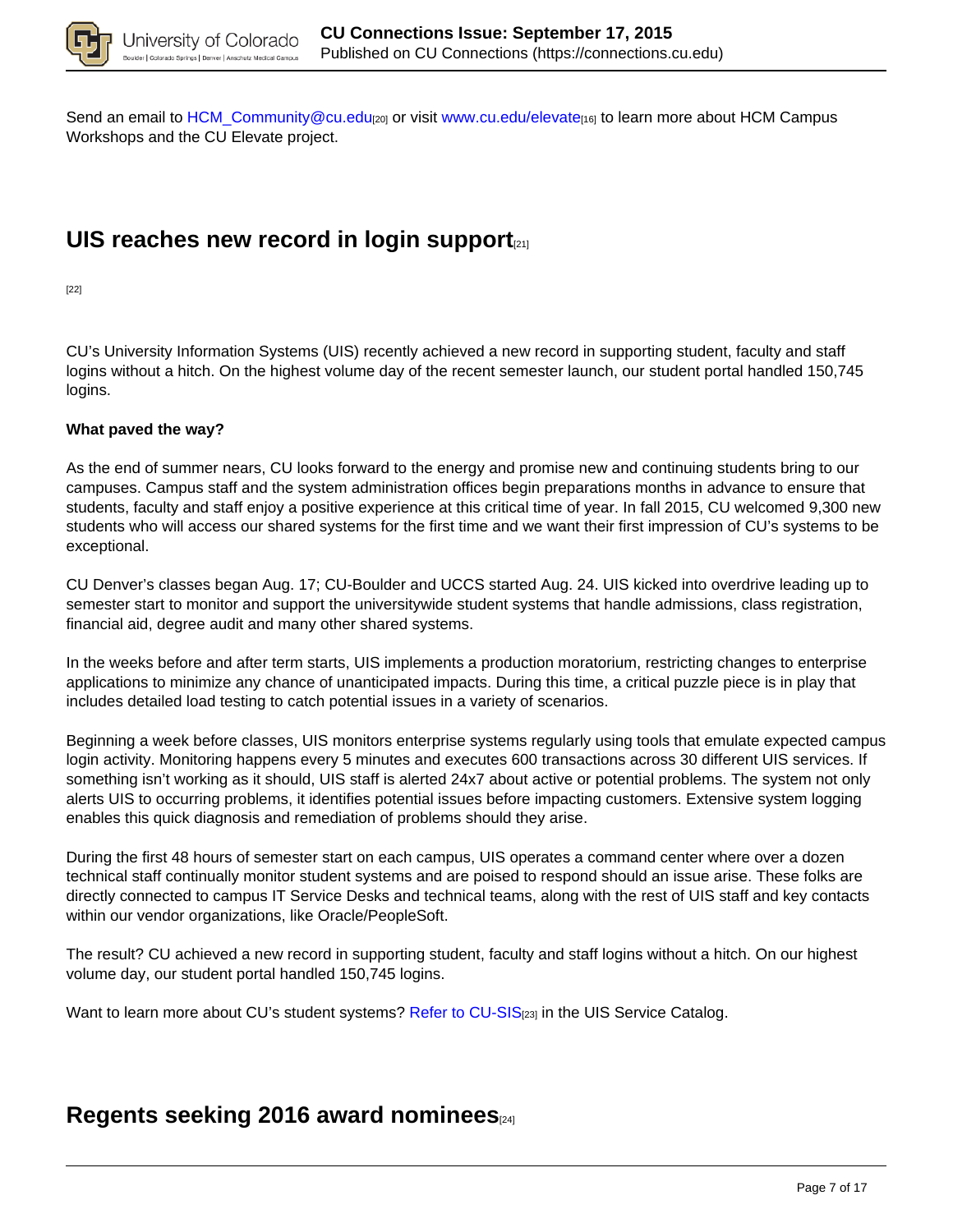

The Board of Regents is soliciting nominations for University of Colorado 2016 Honorary Degrees, University Medals and Distinguished Service Awards. Nominations are due in November.

An Honorary Degree (Doctor of Humane Letters or Doctor of Science) is the highest award the University of Colorado can bestow. It is the policy of the Board of Regents to award Honorary Degrees in recognition of outstanding intellectual achievement in one or more of the following areas: intellectual contributions, university service, and/or public service.

University Medals are awarded in recognition of those persons whose achievements and contributions are particularly associated with the university, while Distinguished Service Awards are awarded in recognition of achievements and contributions particularly associated with the state and/or nation.

Nominations must meet the following criteria (Laws of the Regents, Article 9, and Regent Policy 9-A):

### **Nomination Process:**

(a) Each year the vice president, university counsel and secretary of the Board of Regents will solicit names of nominees for these awards. Nomination deadline is Nov. 15, 2015. Late or incomplete nomination packages will not be considered.

(b) Honorary Degree, University Medal, and Distinguished Service Award nominations must be submitted on the award nomination form and supported by three and not more than five letters of recommendation. The nominator will provide the recommendation letters and the nominee's current vitae/resume, address, and telephone number. The complete nomination package must be submitted to the Office of the vice president, university counsel and secretary of the Board of Regents by the deadline date.

(c) Nomination Guidelines

No person may nominate him/herself, nor may current university employees be nominated. Current public officials may not be nominated. Public officials are elected or appointed officials in policy making positions with the ability to directly affect the university through an official act. Public officials may be nominated two years after completion of their terms of office.

View the complete policy at https://www.cu.edu/regents/awards-process[25]

Nomination is no guarantee of an award. All nominations will be considered confidential. The list of approved honorees will be made public during the spring 2016 semester.

Award selectees will be invited to attend commencement of the nominating campus, but can opt to attend any University of Colorado 2016 or 2017 commencement. Some of the expenses for the honoree to attend commencement ceremony activities will be funded by the host campus.

### **Nominations are due to campus canvassing committees prior to the Nov. 15, 2015 deadline, the date to be determined by the respective canvassing committee.**

It will be the responsibility of the nominator to obtain the required letters of support, vitae or resume, and nominee data. Nominations received by the campus canvassing committees, and judged to be qualified and complete, will be referred to the 2016 Regents Awards Committee by Nov. 15, 2015.

Please direct questions about the process to the respective campuses canvassing committee:

CU-Boulder **Nominations Due: 11/02/15** 

Carole Capsalis Assistant to the Chancellor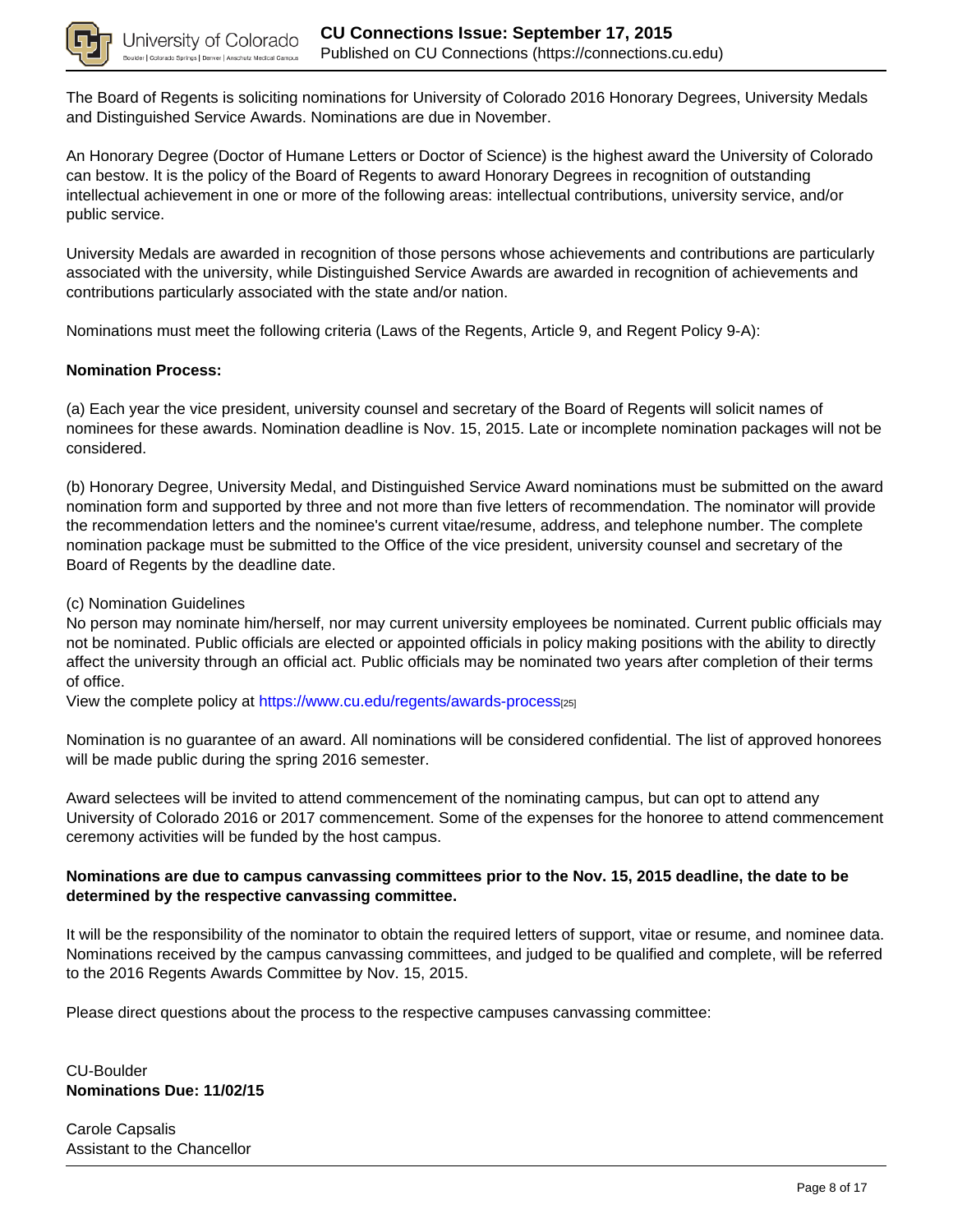

University of Colorado Boulder 914 Broadway, UCB 17 Boulder, CO 80309 Phone: 303-492-0318 carole.capsalis@colorado.edu[26]

### UCCS **Nominations Due: 11/02/15**

Martin Wood Vice Chancellor of University Advancement University of Colorado Colorado Springs 1420 Austin Bluffs Parkway, Main Hall 402E Colorado Springs, CO 80918 Phone: 719-255-3176 Mwood@uccs.edu<sup>[27]</sup>

CU Denver | Anschutz Medical Campus **Nominations Due: TBD**

Carolyn Goble Manager, Finance and Operations Chancellor's Office 1380 Lawrence St. Suite 1400 – CB 168 Denver, CO 80204 Phone: 303-315-2075 carolyn.goble@ucdenver.edu[28]

CU System **Nominations Due: 11/2/15**

Mark Ostrander Director of Operations Office of the Board of Regents 1800 Grant Street, 8th Floor Denver, Colorado 80203 Phone: 303-860-5743 mark.ostrander@cu.edu[29]

For more information and to download award nomination forms, please go to:

https://www.cu.edu/regents/awards-process. [25]If you would like hard copies of the forms sent to you, please call the Board of Regents office at 303-860-5743.

## **CU-Boulder announces 'Our Space. Our Future.'** [30]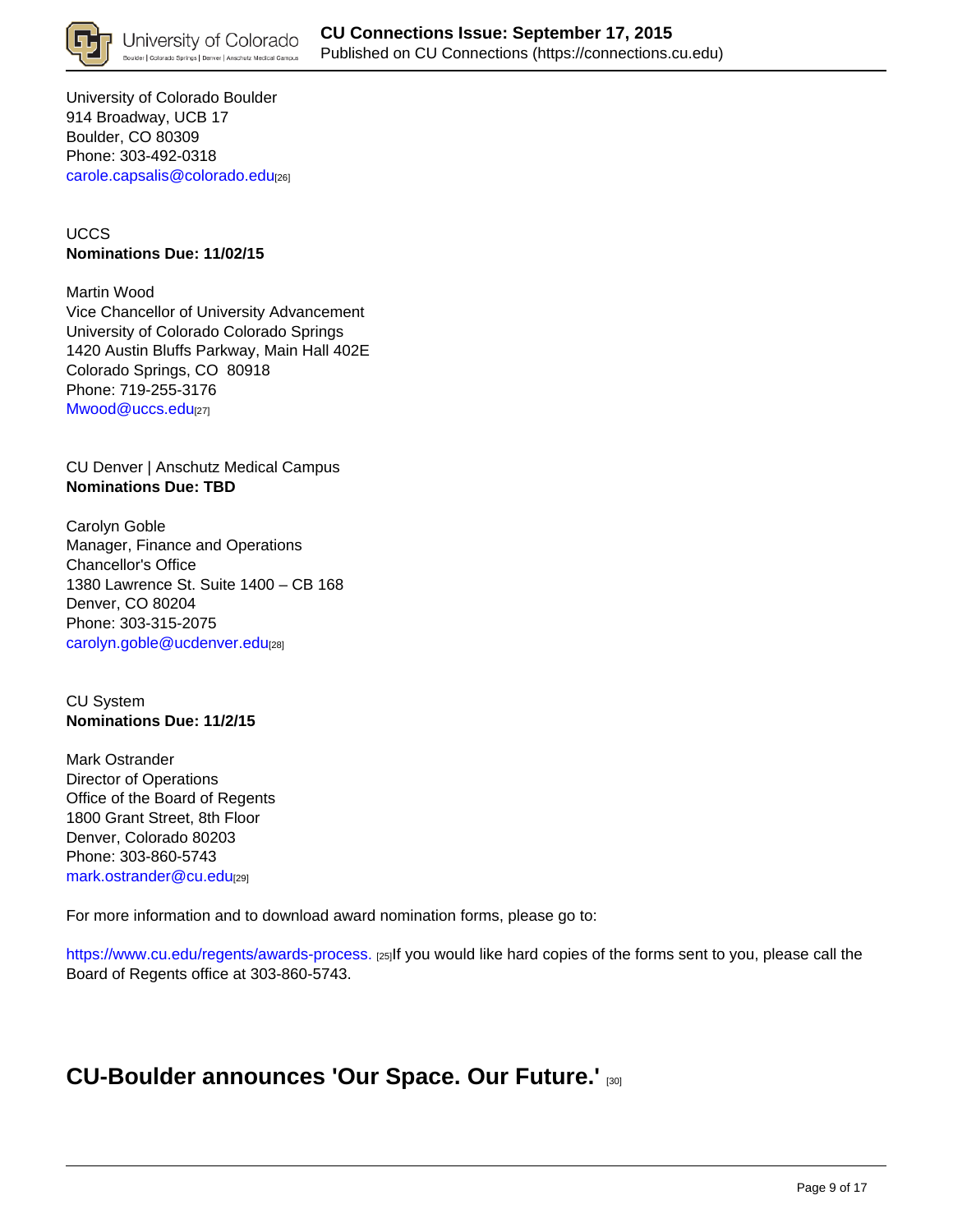

# **University of Colorado launches open online courses in data warehousing on Coursera** [31]

## Lung cancer is the number one cause of cancer deaths globally<sub>[32]</sub>

## **Photo feature: 9/11 remembered**

## **Morgan to be keynote speaker**<sup>[34]</sup>

Leann Morgan, assistant professor, Department of Counseling and Human Services, College of Education, will be the keynote speaker for the fall conference of the Colorado Career Development Association Oct. 23 at the Arvada Center for the Arts, Arvada.

Morgan will deliver "Build Your Toolbox: Integrating Theory into Practice," an overview of solution-focused career counseling techniques.

The Colorado Career Development Association is a state affiliate of the National Career Development Association, and a division of the Colorado Counseling Association. The organization exists to serve those who have an interest in career and workforce development issues in Colorado.

Morgan's counseling experience is with adolescents and their families in community and school settings. She is a former school-to-career coordinator and professional school counselor at Thompson Valley High School, Loveland, and is a licensed professional counselor in Colorado and a national certified counselor. Her research interests include, career development, postsecondary and workforce readiness, school counseling, supervision, counselor training and accountability, career/life programs for special needs students, working with students of poverty at the middle and high school levels, career planning for college students, and career counseling with military veterans and adults in transition.

## **Levine named Interim Vice Chancellor for Infrastructure and Safety**[35]

Senior Vice Chancellor Kelly Fox is announcing today that Associate Vice Chancellor Larry Levine has agreed to serve as Interim Vice Chancellor for Infrastructure and Safety while maintaining his role as AVC for IT/Chief Information Officer for the campus. The appointment follows the recent retirement announcement by Vice Chancellor for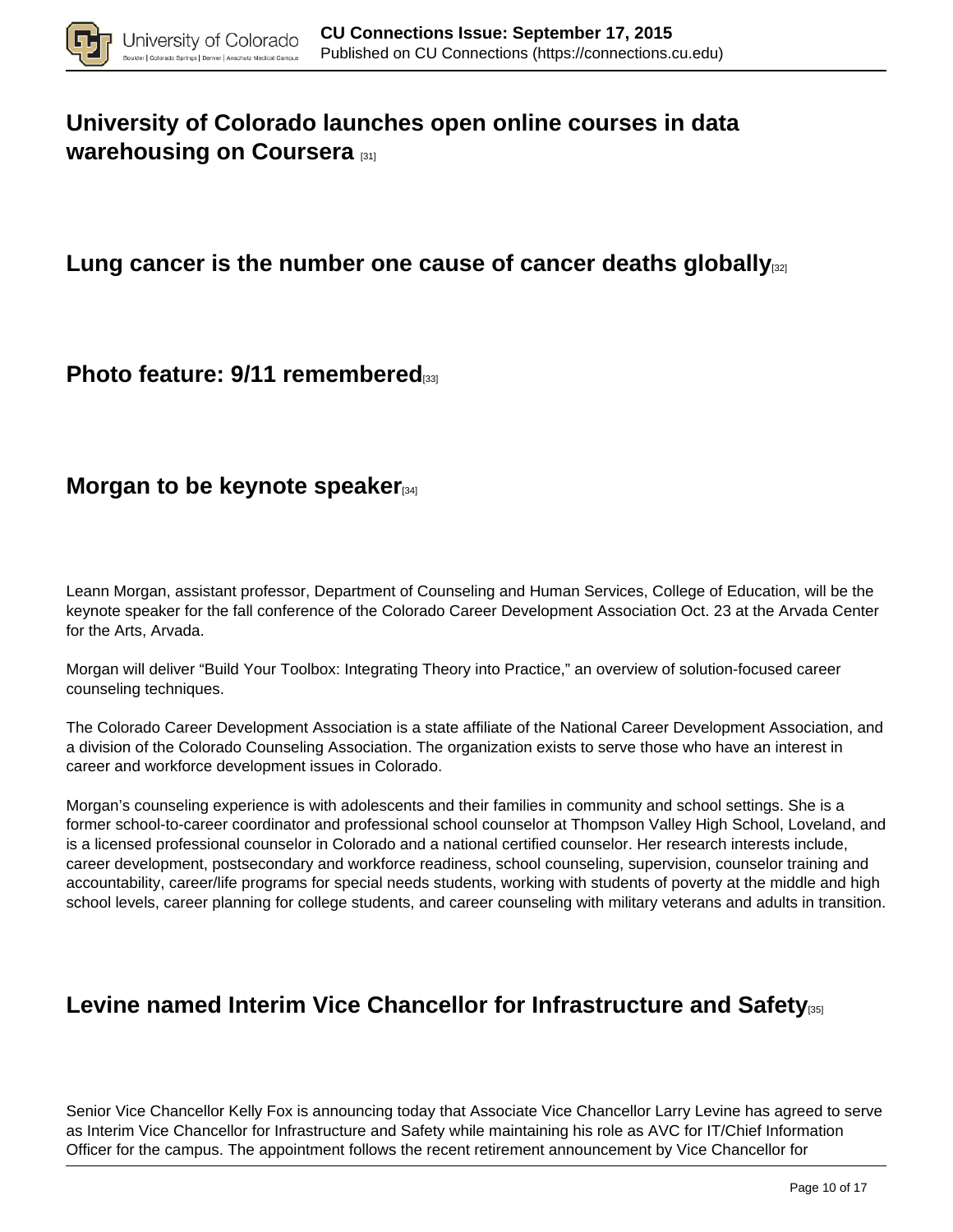

Administration Steve Thweatt, whose last day in the post will be Oct. 16.

"The redefinition of this area from Administration to Infrastructure and Safety emphasizes all that this division does to enable our students, faculty, researchers and staff to learn and work in an environment that is productive, safe and maximizes infrastructure investments to create a vibrant community in support of the University and the State of Colorado." said Fox. "Levine has a demonstrated record for fostering high-performing, accountable, responsive, customer-service-oriented organizations in support of our campus's strategic goals," she added.

SVC Fox further announced that the following people will report to Levine during this interim appointment: Jeff Lipton, currently the Director of Real Estate for the campus, will take on the additional role of Interim Associate Vice Chancellor for Facilities Management, including oversight of facilities operations and planning, as well as real estate and Environmental Health & Safety. Chris Ewing, currently Project Administrator and Owner Representative working with Facilities Management, will function as the Interim Assistant Vice Chancellor for Infrastructure and Safety providing guidance and support to capital construction projects. Marin Stanek, currently the Director of Academic and Campus Technology Communications & Support, will function as the Interim Deputy CIO in the Office of Information Technology and will be responsible for leading OIT's daily operations and for continuing the strategic direction Levine has set forth to support the campus. Melissa Zak, Chief of Police, will continue to oversee the University of Colorado Police Department, police support services, and events and emergency management.

A national search for the new Vice Chancellor for Infrastructure and Safety, led by the Chief Human Resources Officer, Scott Morris, will kick off within the month.

## **Obituary: David Robles**[36]

Memorial activities have been scheduled for Dave Robles, CU Foundation assistant controller who passed away Sept. 5 on a hike. He was 53.

A vigil will be at 7 p.m. today, Sept. 17, at Spirit of Christ Catholic Church, 7400 W. 80th Ave., Arvada.

A funeral mass will be at 11 a.m. Friday, Sept. 18, with a reception following, also at Spirit of Christ Catholic Church.

An obituary is posted here<sup>[37]</sup>.

### **In memoriam**

Names of current and former University of Colorado faculty and staff who have died in recent weeks. List compiled by Employee Services.

### **CU-Boulder**

**Thomas V. Doskey**, 77, classified staff retiree. July 12, 2015. **Beth Emery,** 93, classified staff retiree. June 12, 2015. **Samuel Carl England Forgy**, 22, student assistant. July 27, 2015. **Ryan Christopher Hersh**, 19, student assistant. July 18, 2015. **Billy J. Kauder**, 79, classified staff retiree. July 16, 2015. **Edward Louis King**, 95, faculty retiree emeritus. Aug. 17, 2015. **Jacob Kirlan-Stout**, 19, student assistant. July 4, 2015. **Mannie Mae Koschmider**, 21, student assistant. July 9, 2015. **Robert Claud McKean**, 94, faculty retiree emeritus. Aug. 1, 2015. **Norma McKeown**, 88, classified staff retiree. July 28, 2015. **Donald K. Schwartz**, 93, classified staff retiree. June 11, 2015. **Charles**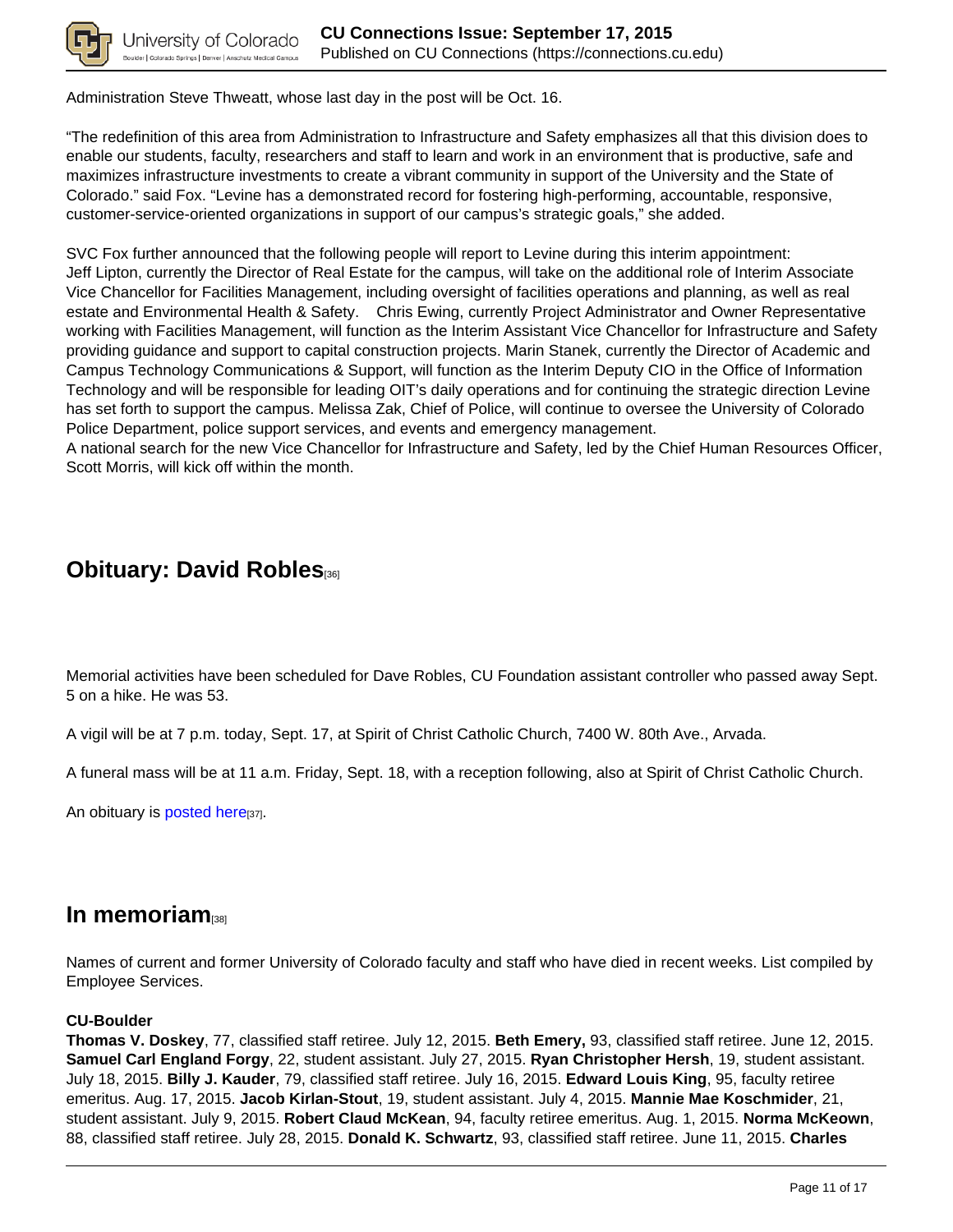

**Southwick**, 86, faculty retiree. July 12, 2015. **Richard Whisman**, 83, classified staff retiree. June 17, 2015. **CU Denver**

**James Bradley Bowles**, 72, faculty retiree. Aug. 5, 2015. **Janet O. Fontaine**, 87, classified staff retiree. Aug. 7, 2015. **CU Anschutz Medical Campus**

**Vicente J. Berrellez**, 68, classified staff retiree. June 14, 2015. **Jeanette V. Elliott,** 91, classified staff retiree. July 8, 2015. **Gordon G. Goff**, 84, classified staff retiree. July 15, 2015. **Hope Lowry**, 99, faculty retiree emeritus. June 11, 2015. **John O. Taubman**, 91, faculty retiree. June 24, 2015. **Dan L. Young,** 84, classified staff retiree. July 18, 2015.

## **CU Cancer Center welcomes Karyn Goodman, MD**[39]

For Karyn Goodman, MD, Colorado is a breath of fresh air. Coming from the busy streets and massive skyscrapers of Manhattan, her new home is the perfect place to get outside, mountain bike, and take in the "big, beautiful sky" with her husband and two daughters.

A New York native, Goodman has always had a special place in her heart for the western states.

"During my undergraduate years I wrote a thesis about Native Americans and diabetes, so I spent time in New Mexico and fell in love with the natural beauty of the mountains," she explains. "I am so excited to be in Colorado because it offers me the same views, a change from big city life, and a new job opportunity."

Goodman joined the University of Colorado Cancer Center on September 1, 2015 as the medical director of the cancer clinical trials office, associate medical director of oncology services, and a professor in the department of radiation oncology. Goodman came from the Memorial Sloan-Kettering Cancer Center where she had been a faculty member for eight years.

"I loved living in New York, but am thrilled to be here. Although, it has taken me some time getting used to having to drive places," Goodman jokes.

Before starting her career at Memorial Sloan-Kettering, Goodman received her undergraduate degree from Stanford University. She then started working in Georgia with the Center of Disease Control in the division of reproductive health but she subsequently returned to Stanford for medical school.

"In medical school, my mentor was a radiologist specializing in mammography who introduced me to her colleagues in Radiation Oncology, so I was able to see a specialty that many other students were never able to," Goodman explains. "After a rotation in Radiation Oncology I fell in love with it and the new technology that surrounds the field."

Now, a practicing radiation oncologist, Goodman has seen great changes in the field over time.

"I came in during a time of transition in radiation oncology," she says. "There is much more sophisticated computing involved and imaging has gotten so much better."

However, Goodman knows that there is still room for improvement when it comes to the quality of life for patients receiving radiation.

"We are focusing on trying to minimize both the short-term and long-term side effects of treatment," she says. "I am particularly interested in women's health after radiation, including fertility after cancer treatment and sexual health."

Goodman is optimistic that her time at CU Cancer Center will allow her to improve the quality of life for cancer patients in the Denver area as well as the entire country. Not only will she be seeing patients, she will also be working with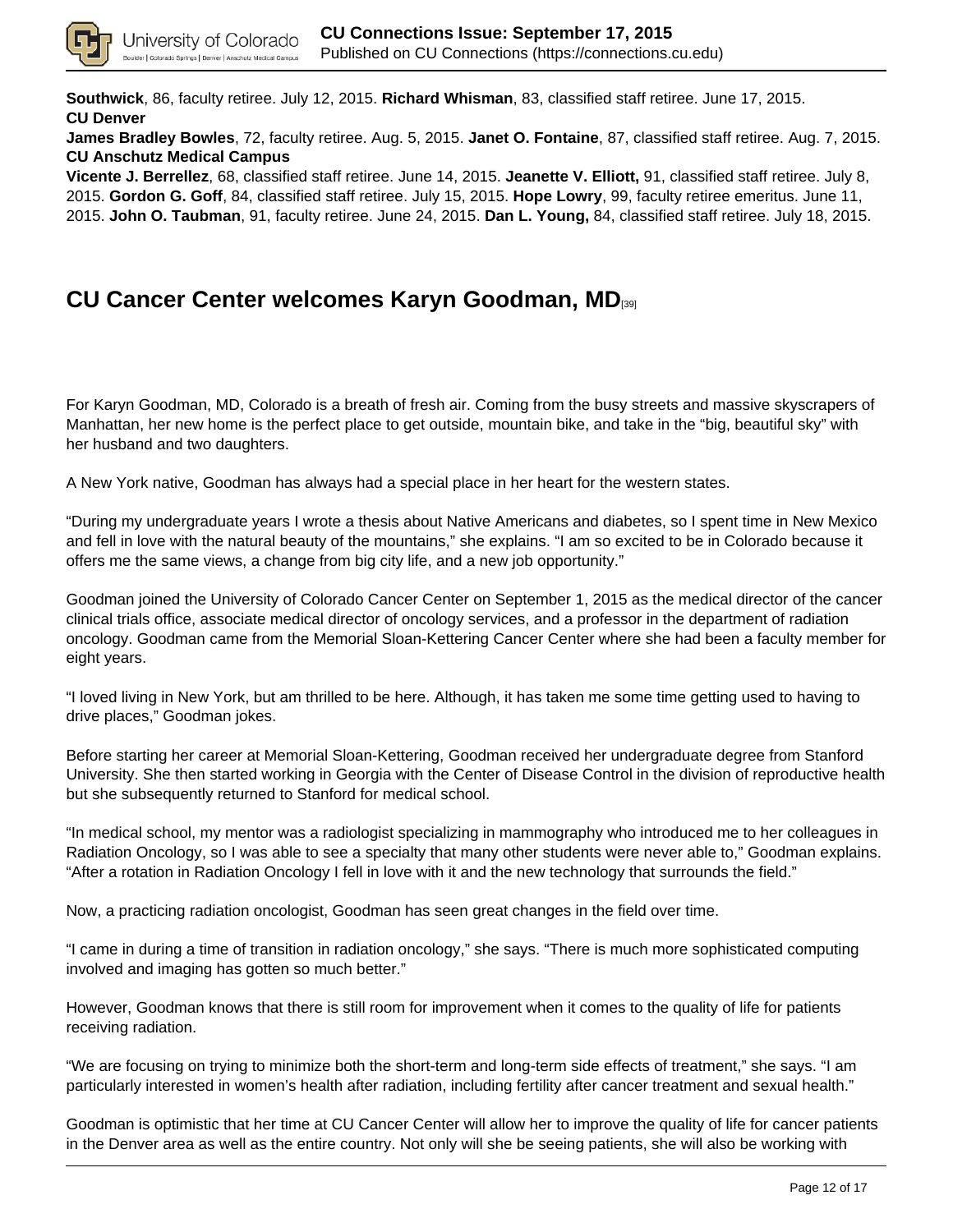

colleague Tom Purcell, MD, to help develop standards of care and quality assurance across the new health care system. With her public health background and masters in epidemiology, she hopes to now focus more on implementing strategies and systems that impact positively on larger populations of patients.

"I am excited to expand my expertise into how to develop cancer centers, improve care in regional sites, and make sure that there is quality of care nationwide," she explains.

## **New TIAA-CREF resources help gay, lesbian employees**[40]

First comes love, then comes marriage, then comes financial planning?

It's not a very romantic topic, but one that's become increasingly important for gay and lesbian couples following this summer's landmark Supreme Court decision, which legalized same-gender marriage.

As many University of Colorado employees see their rights and benefits expanded, Employee Services hopes they'll take a look at new white papers and webinars on LGBT financial planning developed by TIAA-CREF, CU's retirement plan service provider and record keeper.

A record 450 people attended a July 1 TIAA-CREF financial education webinar called "Equally Prepared: Financial Planning for the LGBT Community," which walked through legal protections now afforded to married gay and lesbian couples. The session's popularity prompted TIAA-CREF to announce two additional webinars Sept. 17<sup>[41]</sup> and Nov. 4[42]. (Click on the dates for registration information).

Cathy McCabe, Senior Managing Director of TIAA-CREF's Field Consulting Group, says an internal team started working on LGBT-specific programming more than a year ago, and found the landscape quickly changing.

"Over a year ago, or even a couple months ago, it was dependent on what state you lived in whether your marriage was recognized and what rights you had or did not have, so it was very confusing," McCabe said. "We just thought it was really important with the landscape changing so quickly to develop a workshop to help educate and serve this diverse community who has specialized needs."

In addition to the live webinar, interested CU employees should check out an on-demand version of the webinar<sub>[43]</sub> and a white paper[44] about the decision's impact on retirement plans.

CU employees also are welcome to schedule a one-on-one financial consultation<sub>[45]</sub> to discuss financial topics of their choice. McCabe said TIAA-CREF financial consultants across the country received additional training on LGBT financial planning needs.

Scarlet Bowen, director of the LGBTQ Resource Center at CU-Boulder, hasn't received many questions about new benefits and tax credits, saying the weight of the decision is still "sinking in" for some folks. She hopes gay and lesbian employees at CU start to feel more secure about their financial futures now that certain coverage is guaranteed.

"I think the most important thing is realizing a lot of people in our community have been making financial arrangements and estate planning kind of ad hoc and piecemeal through a lot of different venues," Bowen said. "Having gone through that one's entire lifetime, it really is a kind of psychological adjustment."

Married couples are entitled to more than 1,000 different legal protections, she said. With basic rights guaranteed, TIAA-CREF representatives say they hope financial planning will become less complex for LGBT couples.

"The Obergefell (vs. Hodges) decision essentially leveled the playing field, so whether you are a member of the LGBT community or not, there are equal rights," said Collen Carcone, Director of Wealth Planning Strategies at TIAA-CREF.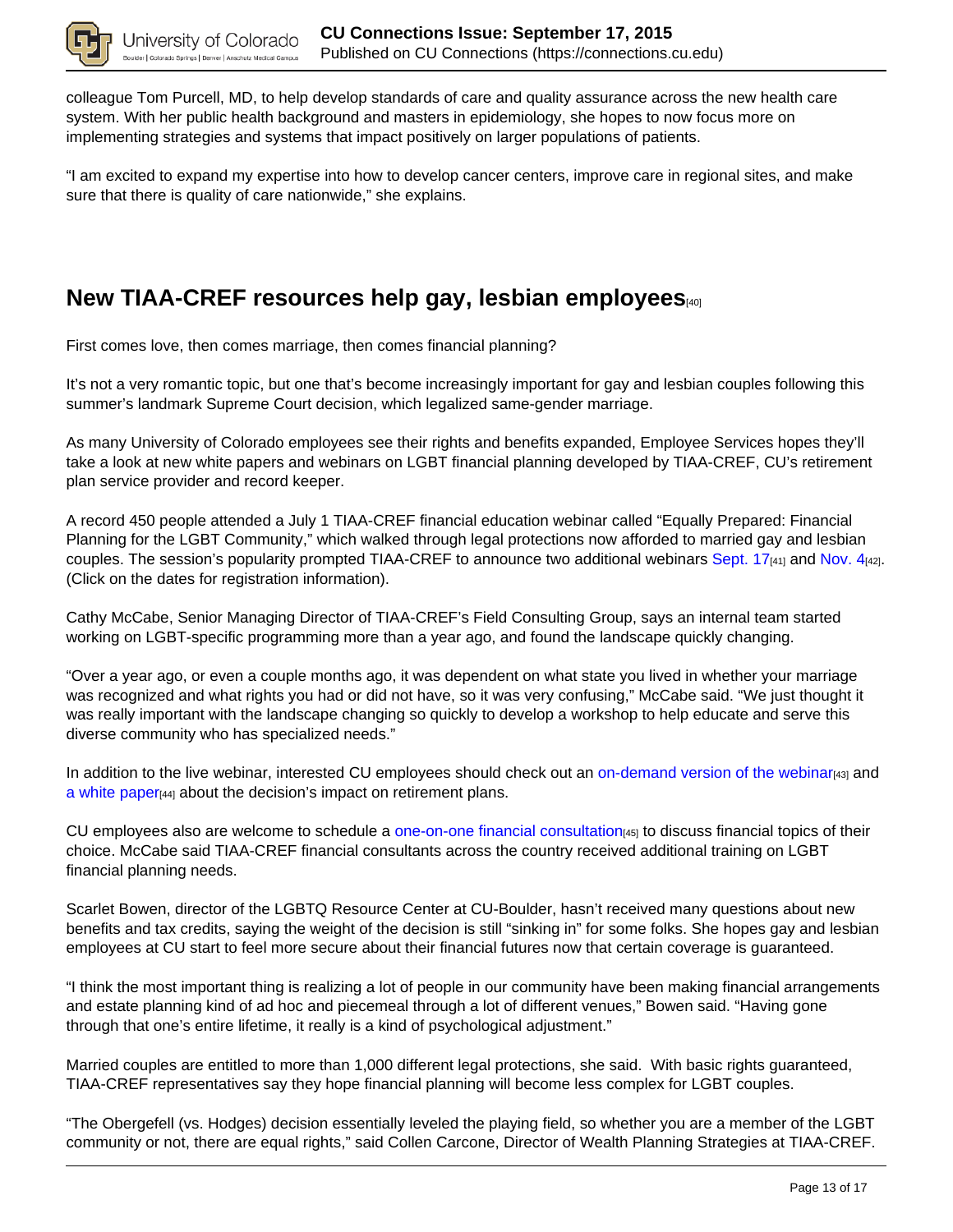

Major considerations center on tax filing status and estate planning – writing wills, appointing health care proxies and naming powers of attorney, Carcone said. Bowen echoed these topics, adding reviewing health care options, such as adding a spouse to a health care plan, also is important.

Though the financial considerations may be the same for all couples post-Obergefell, the decision could be lifechanging for many gay and lesbian employees at CU.

Cindy Pickett, the Senior Executive Aide to Senior Vice Chancellor and CFO Kelly Fox, has been with CU-Boulder for nearly six years. She says the decision provides relief for her and her wife, but now they need to rethink many of the careful legal and financial arrangements they made before Obergefell.

"It will be easier now, but I haven't tackled it again," she said of financial planning. "A lot of (protections and benefits) will be assumed."

Still, the fight for equal protection has a long way to go, Bowen, Carcone and McCabe each emphasized. Many states don't guarantee employment rights for LGBT folks, McCabe said, and transgender people face numerous obstacles accessing public accommodations and navigating government programs like Social Security, according to Bowen.

Colorado and CU have been on the forefront of LGBT issues, Bowen said. CU now covers gender-affirmation surgery under its health plan<sub>[46]</sub>, and Colorado state law bars discrimination based on sexual orientation and gender identity in employment, housing and public accommodations, according to the ACLU<sub>[47]</sub>.

Even with new financial challenges and considerations, the decision ushers in new opportunities, and more importantly, a sense of security.

"It has opened up such a huge landscape of rights and protections that weren't there before, so there's going to be a lot of options and a lot of things (LGBTQ employees) can talk through with their accountant and financial advisers that weren't available before," Bowen said.

## **Tenure list: September 2015**[48]

At its meeting Friday at the University of Colorado Colorado Springs, the CU Board of Regents approved eight appointments with tenure. Unless noted, all took effect Sept. 12.

The faculty members are:

#### **University of Colorado Boulder**

**Terri Fiez,** Electrical, Computer and Energy Engineering (effective Sept. 16) **Hendrik Heinz**, Chemical and Biological Engineering **Karolin Luger**, Chemistry and Biochemistry **Elizabeth Meyer**, School of Education **Michael Shirts**, Chemical and Biological Engineering **Jamy Stillman**, School of Education **University of Colorado Colorado Springs George E. Reed**, School of Public Affairs **University of Colorado Denver | Anschutz Medical Campus Margaret Wood**, Anthropology (effective January 2016)

## **University of Colorado campuses achieve record-setting enrollment**[49]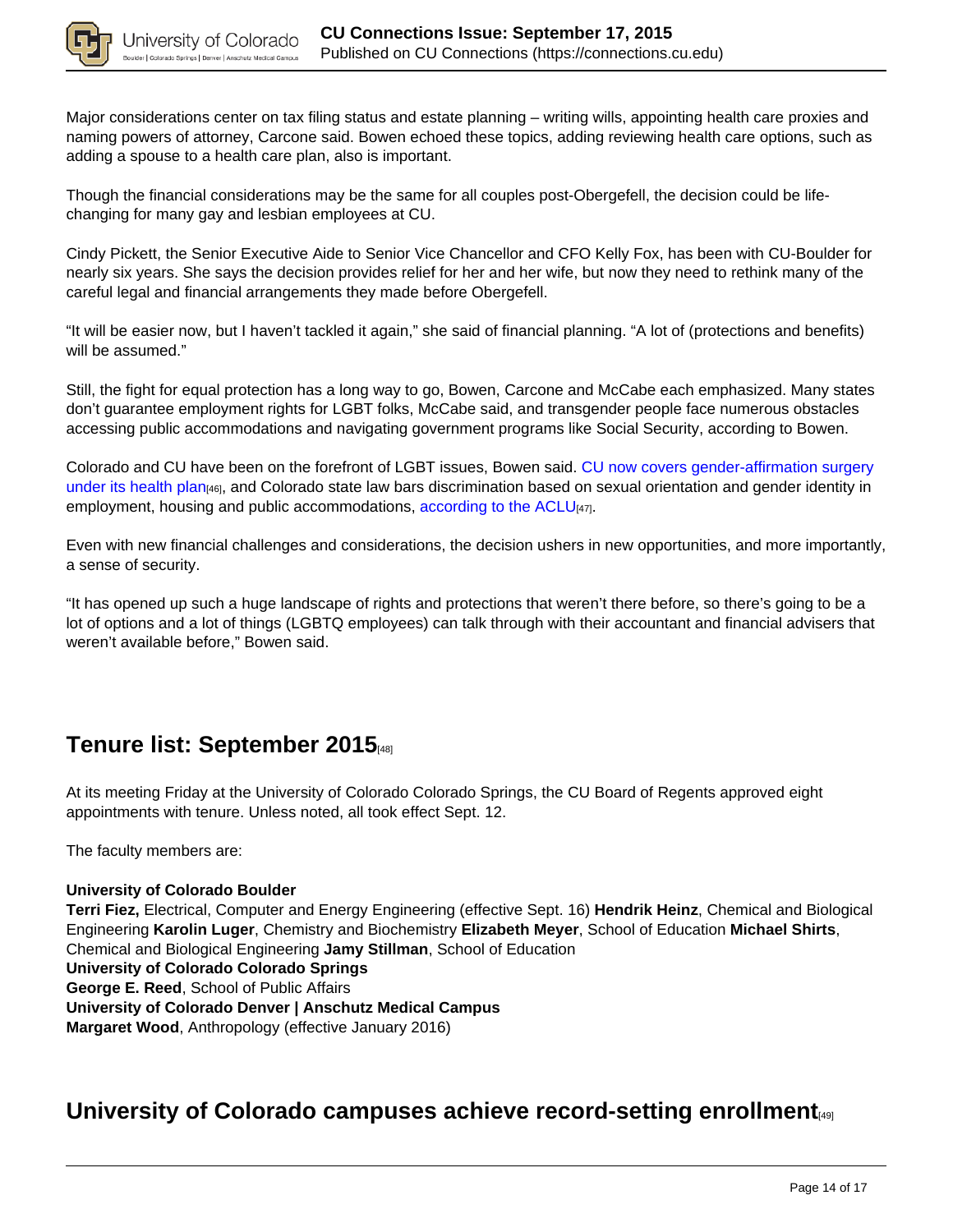

Record numbers of students are pursuing higher education this fall at University of Colorado campuses, where enrollment now stands at 61,258 – a new systemwide record – according to preliminary estimates.

Strong growth in the number of new freshmen is reflected at the University of Colorado Denver and the University of Colorado Boulder, both of which have welcomed record-setting classes.

CU-Boulder and the University of Colorado Colorado Springs also achieved new records for total enrollment on their campuses.

Total enrollment increased over last year's figures at CU Denver and the CU Anschutz Medical Campus.

Systemwide, total enrollment rose 2.7 percent compared with a year ago.

"Enrollment is up on all our campuses," President Bruce D. Benson said at today's Board of Regents meeting at UCCS. "It's great to see that our enrollments continue to grow. Some other institutions in the state are not near as fortunate as we are."

As presented today to the CU Board of Regents during its meeting at UCCS, the enrollment figures are preliminary estimates from the four campuses. Final figures are due to the state in October.

The preliminary enrollment estimates by campus are:

**University of Colorado Boulder:** CU-Boulder set new records for total enrollment of 31,282 and a new freshmen class of 6,221, increases of 3.4 percent and 6 percent, respectively. The number of international students, 2,621, reflects a 17.5 percent jump over last year. **University of Colorado Colorado Springs**: UCCS set a new enrollment record with 11,356 on-campus students, up 2 percent from a year ago. New freshmen account for 1,666 of those students. At 9,677, overall undergraduate enrollment is up 3.2 percent. **University of Colorado Denver:** CU Denver has 14,566 students. With 1,423 new freshmen, up 5.1 percent from last year, this year's is the largest class in CU Denver history. Undergraduate and total enrollment figures are up by 2.4 percent and 1.4 percent, respectively. **University of Colorado Anschutz Medical Campus:** CU Anschutz total enrollment is up 3.9 percent from last year with 4,054 students. The campus continues to grow its national presence, as the number of out-of-state students increased 12.3 percent.

## **Horrell named finalist for CU Denver chancellor**

University of Colorado President Bruce D. Benson today announced that Dorothy Horrell, Ph.D., is the finalist for chancellor of CU's Denver campus.

Horrell has extensive experience in Colorado higher education. She was appointed to the Colorado State University Board of Governors by Gov. John Hickenlooper in 2009 and served as board chair from 2013-15. She was president of the Colorado Community Colleges System, the state's largest higher education system, from 1998-2000 and was president of Red Rocks Community College from 1989-1998. She previously held several positions for the community colleges system, including vice president for educational services and director of the occupational education division.

Most recently, Horrell was president and CEO of the Bonfils-Stanton Foundation, Colorado's leading foundation supporting the arts and non-profit leadership.

"Dorothy Horrell is a proven leader with deep knowledge of our community and state," Benson said. "She has the skills, experience and connections to help CU Denver build on the considerable momentum it has gained in recent years."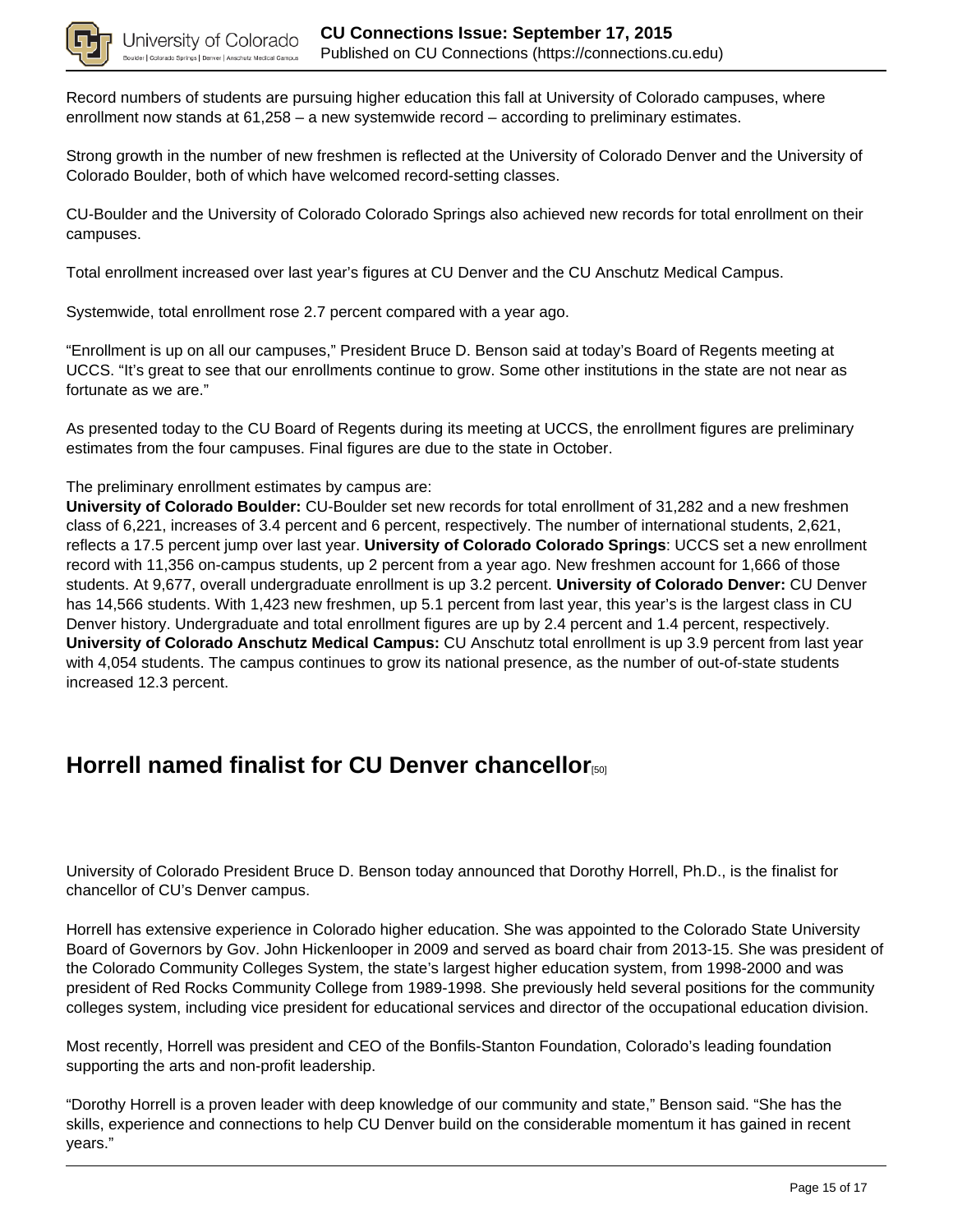

Horrell will meet with faculty, staff and student groups, as well as with academic and administrative leadership, in a series of open meetings next week.

"The University of Colorado Denver is a special asset in the community and beyond, so I am excited by the opportunity to help continue its great work and move it to an even higher level of impact and influence," Horrell said.

Horrell earned three degrees from Colorado State University, a bachelor's, master's and doctorate.

### **For more information contact:**

Ken McConnellogue Ken.mcconnellogue@cu.edu[51] 303.815.8481

#### **Links**

- [1] https://connections.cu.edu/stories/nominations-excellence-leadership-award-deadline-extended-sept-30
- [2] http://www.cu.edu/sites/default/files/ELP\_alumni\_web.pdf
- [3] mailto:beth.otis@ucdenver.edu
- [4] http://www.cu.edu/sites/default/files/elp\_AwardNomForm\_2015.pdf
- [5] mailto:janet.lowe@cu.edu
- [6] https://connections.cu.edu/spotlights/five-questions-sj-miller
- [7] https://connections.cu.edu/sites/default/files/sj-miller\_top.jpg
- [8] mailto:sj.miller@colorado.edu
- [9] https://connections.cu.edu/stories/new-degrees-earn-approval-regents
- [10] http://communique.uccs.edu/?p=19755
- [11] http://www.colorado.edu/news/features/regents-hear-early-enrollment-numbers-new-funds-approved-facilities#sthash.fRXgq89A.dpuf
- [12] https://connections.cu.edu/stories/herrera-s-creativity-volunteerism-garner-chase-faculty-community-service-award
- [13] https://connections.cu.edu/stories/lightner-named-vice-president-academic-affairs
- [14] https://www.cusys.edu/presnews/2015/09/
- [15] https://connections.cu.edu/stories/hcm-review-reports-workshops-round-out-training-sept-17-30
- [16] http://www.cu.edu/elevate
- [17] http://www.cu.edu/employee-services/hcm-training-environment
- [18] https://universityofcolorado.skillport.com/skillportfe/assetSummaryPage.action?assetid=\_scorm12\_cu\_u00142\_001&fromShare=yes
- [19] https://my.cu.edu
- [20] mailto:HCM\_Community@cu.edu
- [21] https://connections.cu.edu/stories/uis-reaches-new-record-login-support
- [22] https://connections.cu.edu/sites/default/files/portal-high-volume-days-fall-2015.jpg
- [23] http://www.cu.edu/university-information-systems/cu-student-integrated-systems-cu-sis
- [24] https://connections.cu.edu/stories/regents-seeking-2016-award-nominees
- [25] https://www.cu.edu/regents/awards-process
- [26] mailto:carole.capsalis@colorado.edu
- [27] mailto:Mwood@uccs.edu
- [28] mailto:carolyn.goble@ucdenver.edu
- [29] mailto:mark.ostrander@cu.edu
- [30] https://connections.cu.edu/stories/cu-boulder-announces-our-space-our-future
- [31] https://connections.cu.edu/stories/university-colorado-launches-open-online-courses-data-warehousing-coursera
- [32] https://connections.cu.edu/stories/lung-cancer-number-one-cause-cancer-deaths-globally
- [33] https://connections.cu.edu/stories/photo-feature-911-remembered
- [34] https://connections.cu.edu/people/morgan-be-keynote-speaker
- [35] https://connections.cu.edu/people/levine-named-interim-vice-chancellor-infrastructure-and-safety
- [36] https://connections.cu.edu/people/obituary-david-robles
- [37] http://horancares.com/obituary/David-Paul-Robles/Westminster-CO/1544121
- [38] https://connections.cu.edu/people/memoriam-29
- [39] https://connections.cu.edu/people/cu-cancer-center-welcomes-karyn-goodman-md
- [40] https://connections.cu.edu/stories/new-tiaa-cref-resources-help-gay-lesbian-employees
- [41] http://event.on24.com/wcc/r/1009948/4324768D34ACD89586B6119B9B0C1693
- [42] http://event.on24.com/wcc/r/1026231/633B8E3EAB5047116AD30BAC9C6543DF
- [43] https://www.tiaa-cref.org/public/advice-guidance/on-demand-webinars